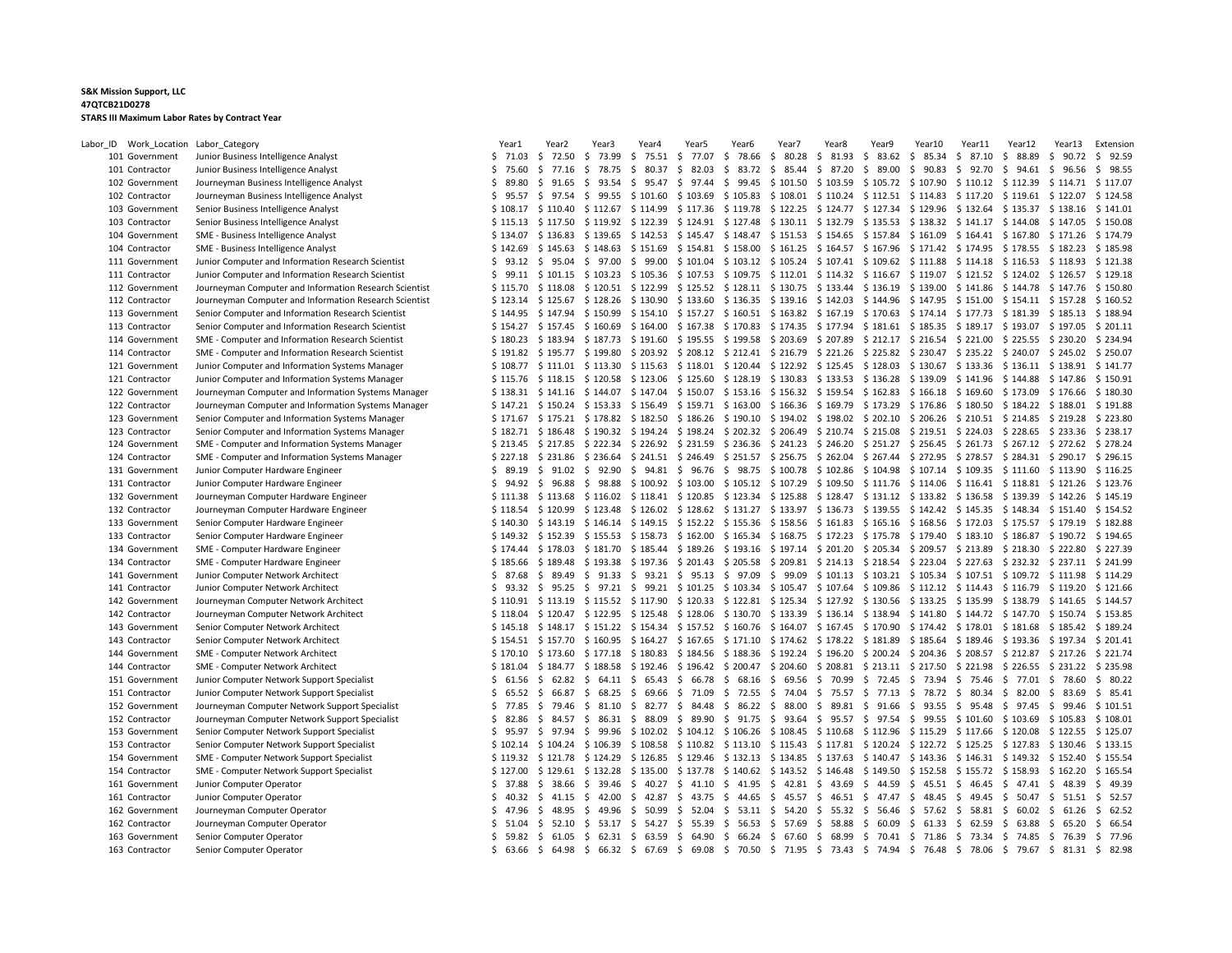| Labor ID Work Location Labor Category |                                                                              | Year1                   | Year <sub>2</sub>                                                                                                                          | Year <sub>3</sub>                     | Year4          | Year <sub>5</sub>                                                                         | Year <sub>6</sub>                                 | Year7       | Year <sub>8</sub>                          | Year9                         | Year10                                       | Year11               | Year12                                                                                                                            | Year13   | Extension            |
|---------------------------------------|------------------------------------------------------------------------------|-------------------------|--------------------------------------------------------------------------------------------------------------------------------------------|---------------------------------------|----------------|-------------------------------------------------------------------------------------------|---------------------------------------------------|-------------|--------------------------------------------|-------------------------------|----------------------------------------------|----------------------|-----------------------------------------------------------------------------------------------------------------------------------|----------|----------------------|
| 164 Government                        | SME - Computer Operator                                                      | \$73.88                 | \$75.41 \$76.96                                                                                                                            |                                       | \$78.55        | \$80.17                                                                                   | \$ 81.82 \$ 83.51 \$ 85.23 \$ 86.99               |             |                                            |                               | \$ 88.78                                     | \$90.61              | \$92.48                                                                                                                           | \$94.39  | \$96.33              |
| 164 Contractor                        | SME - Computer Operator                                                      | 78.64<br>S              | 80.26<br>\$                                                                                                                                | - \$<br>81.91                         | - \$<br>83.60  | \$<br>85.32                                                                               | \$<br>87.08                                       | \$<br>88.87 | \$<br>90.70                                | \$92.57                       | \$94.48                                      | \$<br>96.43          | \$98.42                                                                                                                           | \$100.45 | \$102.52             |
| 171 Government                        | Junior Computer Programmer                                                   | \$<br>81.23             | \$82.90                                                                                                                                    | \$<br>84.61 \$                        | 86.35          | 88.13<br>\$                                                                               | 89.95<br>\$                                       | 91.80<br>\$ | \$<br>93.69                                | \$95.62                       | \$97.59                                      | \$<br>99.60          | $$101.65$ $$103.74$                                                                                                               |          | \$105.88             |
| 171 Contractor                        | Junior Computer Programmer                                                   | S.<br>86.45             | \$88.23                                                                                                                                    | \$90.05                               | \$91.91        | \$93.80                                                                                   | \$95.73                                           | \$<br>97.70 | \$                                         | 99.71 \$101.76                | \$103.86                                     | $$106.00$$ \$ 108.18 |                                                                                                                                   | \$110.41 | \$112.68             |
| 172 Government                        | Journeyman Computer Programmer                                               | S.<br>98.27             | \$100.29                                                                                                                                   | \$102.36 \$104.47                     |                | $$106.62 \quad $108.82 \quad $111.06$                                                     |                                                   |             |                                            | $$113.35$ $$115.69$ $$118.07$ |                                              |                      | \$120.50 \$122.98                                                                                                                 | \$125.51 | \$128.10             |
| 172 Contractor                        | Journeyman Computer Programmer                                               | \$104.59                |                                                                                                                                            | \$106.74 \$108.94 \$111.18            |                | $$113.47$ $$115.81$ $$118.20$                                                             |                                                   |             |                                            | $$120.63$ $$123.11$ $$125.65$ |                                              | \$128.24 \$130.88    |                                                                                                                                   | \$133.58 | \$136.33             |
| 173 Government                        | Senior Computer Programmer                                                   | \$124.69                | $$127.26$ $$129.88$                                                                                                                        |                                       | \$132.56       | \$135.29                                                                                  | \$138.08                                          |             | $$140.92 \t$ 143.82 \t$ 146.78 \t$ 149.80$ |                               |                                              | $$152.89$ $$156.04$  |                                                                                                                                   | \$159.25 | \$162.53             |
| 173 Contractor                        | Senior Computer Programmer                                                   |                         | $$132.71$ $$135.45$ $$138.24$ $$141.09$                                                                                                    |                                       |                |                                                                                           | \$144.00 \$146.97 \$150.00                        |             |                                            | \$153.09 \$156.24 \$159.46    |                                              | $$162.74$ $$166.09$  |                                                                                                                                   | \$169.51 | \$173.00             |
| 174 Government                        | SME - Computer Programmer                                                    | \$150.67                |                                                                                                                                            | $$153.78$ $$156.95$ $$160.18$         |                | \$163.48 \$166.85 \$170.29                                                                |                                                   |             | $$173.80$ $$177.38$ $$181.03$              |                               |                                              | $$184.76$ $$188.57$  |                                                                                                                                   | \$192.45 | \$196.41             |
| 174 Contractor                        | SME - Computer Programmer                                                    | \$160.36                |                                                                                                                                            | $$163.67$ $$167.04$ $$170.48$         |                | \$173.99                                                                                  | \$177.57 \$181.23 \$184.96 \$188.77 \$192.66      |             |                                            |                               |                                              |                      | $$196.63 \t$200.68 \t$204.81$                                                                                                     |          | \$209.03             |
| 181 Government                        | Junior Computer Systems Analyst                                              | \$71.67                 | \$73.15                                                                                                                                    | \$74.66                               | \$76.20        | \$77.77                                                                                   | \$79.37                                           | \$31.01     | \$2.68                                     | \$84.38                       | \$86.12                                      | \$ 87.89             | \$89.70                                                                                                                           | \$91.55  | \$93.44              |
| 181 Contractor                        | Junior Computer Systems Analyst                                              | \$76.28                 | \$77.86                                                                                                                                    | \$79.46\$30.10                        |                | \$ 82.77 \$ 84.48                                                                         |                                                   |             | \$ 86.22 \$ 88.00 \$ 89.81 \$ 91.66        |                               |                                              |                      | \$ 93.55 \$ 95.48 \$ 97.45                                                                                                        |          | \$99.46              |
| 182 Government                        | Journeyman Computer Systems Analyst                                          | \$<br>89.80             | \$91.65                                                                                                                                    | \$<br>93.54                           | \$95.47        | \$97.44                                                                                   | \$99.45                                           | \$101.50    |                                            | \$103.59 \$105.72 \$107.90    |                                              |                      | $$110.12 \t$112.39 \t$114.71$                                                                                                     |          | \$117.07             |
| 182 Contractor                        | Journeyman Computer Systems Analyst                                          | \$95.57                 | \$97.54                                                                                                                                    | \$ 99.55 \$ 101.60                    |                | \$103.69                                                                                  | $$105.83$ $$108.01$ $$110.24$ $$112.51$ $$114.83$ |             |                                            |                               |                                              |                      | \$117.20 \$119.61 \$122.07                                                                                                        |          | \$124.58             |
| 183 Government                        | Senior Computer Systems Analyst                                              |                         | $$110.14$ $$112.41$ $$114.73$ $$117.09$                                                                                                    |                                       |                |                                                                                           |                                                   |             |                                            |                               |                                              |                      | $$119.50$ $$121.96$ $$124.47$ $$127.03$ $$129.65$ $$132.32$ $$135.05$ $$137.83$ $$140.67$                                         |          | \$143.57             |
| 183 Contractor                        | Senior Computer Systems Analyst                                              | \$117.23                | \$119.64                                                                                                                                   | \$122.10                              | \$124.62       | \$127.19                                                                                  | \$129.81                                          | \$132.48    | \$135.21 \$138.00                          |                               | \$140.84                                     | $$143.74$ $$146.70$  |                                                                                                                                   | \$149.72 | \$152.80             |
| 184 Government                        | SME - Computer Systems Analyst                                               | \$139.94                |                                                                                                                                            | \$142.82 \$145.76 \$148.76            |                |                                                                                           |                                                   |             |                                            |                               |                                              |                      | $$151.82$ $$154.95$ $$158.14$ $$161.40$ $$164.72$ $$168.11$ $$171.57$ $$175.10$ $$178.71$                                         |          | \$182.39             |
| 184 Contractor                        | SME - Computer Systems Analyst                                               | \$148.94                |                                                                                                                                            | $$152.01$ $$155.14$                   | \$158.34       | $$161.60$ $$164.93$ $$168.33$ $$171.80$ $$175.34$ $$178.95$                               |                                                   |             |                                            |                               |                                              |                      | \$182.64 \$186.40 \$190.24                                                                                                        |          | \$194.16             |
| 191 Government                        | Junior Computer Systems Engineer_Architect                                   | \$86.15                 | \$ 87.92                                                                                                                                   | \$                                    | 89.73 \$ 91.58 | \$93.47\$595.40                                                                           |                                                   | \$97.37     | \$                                         |                               |                                              |                      | 99.38 \$101.43 \$103.52 \$105.65 \$107.83 \$110.05                                                                                |          | \$112.32             |
| 191 Contractor                        | Junior Computer Systems Engineer Architect                                   | \$91.69                 | \$93.58                                                                                                                                    | \$ 95.51 \$ 97.48                     |                |                                                                                           |                                                   |             |                                            |                               |                                              |                      | $$99.49$ \$101.54 \$103.63 \$105.76 \$107.94 \$110.16 \$112.43 \$114.75 \$117.11                                                  |          | \$119.52             |
| 192 Government                        | Journeyman Computer Systems Engineer Architect                               | \$106.80                | \$109.00                                                                                                                                   | \$111.25 \$113.54                     |                | $$115.88$ $$118.27$ $$120.71$ $$123.20$ $$125.74$ $$128.33$                               |                                                   |             |                                            |                               |                                              | \$130.97 \$133.67    |                                                                                                                                   | \$136.42 | \$139.23             |
| 192 Contractor                        | Journeyman Computer Systems Engineer_Architect                               | \$113.67                |                                                                                                                                            | $$116.01$ $$118.40$                   |                | $$120.84$ $$123.33$ $$125.87$ $$128.46$ $$131.11$ $$133.81$ $$136.57$ $$139.38$ $$142.25$ |                                                   |             |                                            |                               |                                              |                      |                                                                                                                                   | \$145.18 | \$148.17             |
| 193 Government                        | Senior Computer Systems Engineer Architect                                   | \$133.61                | \$136.37                                                                                                                                   | \$139.18 \$142.05                     |                |                                                                                           | \$144.98 \$147.97                                 | \$151.02    | $$154.13 \t$157.31 \t$160.55$              |                               |                                              | $$163.86 \t$167.24$  |                                                                                                                                   | \$170.69 | \$174.21             |
| 193 Contractor                        | Senior Computer Systems Engineer Architect                                   | \$142.21                |                                                                                                                                            | $$145.14 \t$148.13 \t$151.18$         |                | $$154.29$ $$157.47$ $$160.71$ $$164.02$ $$167.40$                                         |                                                   |             |                                            |                               | \$170.85                                     |                      | \$174.37 \$177.96 \$181.63                                                                                                        |          | \$185.37             |
| 194 Government                        | SME - Computer Systems Engineer Architect                                    | \$161.03                |                                                                                                                                            | \$164.35 \$167.74 \$171.20            |                | \$174.73 \$178.33 \$182.00                                                                |                                                   |             |                                            | \$185.75 \$189.58 \$193.49    |                                              | \$197.48 \$201.55    |                                                                                                                                   | \$205.70 | \$209.94             |
| 194 Contractor                        | SME - Computer Systems Engineer Architect                                    | \$171.39                |                                                                                                                                            | $$174.92 \t$ 178.52 \t$ 182.20$       |                | \$185.95 \$189.78 \$193.69                                                                |                                                   |             |                                            |                               |                                              |                      | $$197.68$ $$201.75$ $$205.91$ $$210.15$ $$214.48$ $$218.90$                                                                       |          | \$223.41             |
| 201 Government                        | Junior Computer User Support Specialist                                      | \$47.26                 | \$<br>48.23                                                                                                                                | $$49.22 \t$50.23$                     |                |                                                                                           | $$51.26$$ $$52.32$$ $$53.40$                      |             | \$                                         | 54.50 \$ 55.62                | \$ 56.77                                     | \$57.94\$59.13       |                                                                                                                                   | \$60.35  | \$61.59              |
| 201 Contractor                        | Junior Computer User Support Specialist                                      | Ŝ.<br>50.30             | \$51.34                                                                                                                                    | \$<br>52.40                           | - \$<br>53.48  | \$54.58                                                                                   | \$ 55.70                                          | \$56.85     | \$                                         | 58.02 \$ 59.22                | \$60.44                                      | 61.69<br>- \$        | \$62.96                                                                                                                           | \$64.26  | \$<br>65.58          |
| 202 Government                        | Journeyman Computer User Support Specialist                                  | 60.26<br>S.             | \$61.50                                                                                                                                    | $$62.77$ \$                           | 64.06          | \$65.38                                                                                   | \$66.73\$568.10                                   |             | \$                                         | 69.50 \$ 70.93 \$ 72.39       |                                              | \$73.88              | \$75.40                                                                                                                           | \$76.95  | \$78.54              |
| 202 Contractor                        | Journeyman Computer User Support Specialist                                  | \$<br>64.13             | \$<br>65.45                                                                                                                                | - \$<br>66.80                         | - \$<br>68.18  | \$<br>69.58                                                                               | \$71.01                                           | \$72.47     | \$<br>73.96                                | \$75.48                       | \$ 77.03                                     | 78.62<br>-\$         | \$<br>80.24                                                                                                                       | \$31.89  | \$<br>83.58          |
| 203 Government                        | Senior Computer User Support Specialist                                      | S.<br>74.65             | S.<br>76.19                                                                                                                                | \$77.76 \$79.36                       |                | \$ 80.99                                                                                  | \$ 82.66                                          | \$<br>84.36 | \$                                         | 86.10 \$ 87.87                | \$ 89.68                                     | \$<br>91.53          | \$<br>93.42                                                                                                                       | \$95.34  | \$97.30              |
| 203 Contractor                        | Senior Computer User Support Specialist                                      | 79.45<br>\$.            | \$31.09                                                                                                                                    | \$ 82.76                              | \$ 84.46       |                                                                                           | \$ 86.20 \$ 87.98 \$ 89.79                        |             |                                            | $$91.64 \t$93.53 \t$95.46$    |                                              | \$97.43              | $$99.44 \$101.49$                                                                                                                 |          | \$103.58             |
| 204 Government                        | SME - Computer User Support Specialist                                       | 91.56<br>Ŝ.             | \$<br>93.44                                                                                                                                | \$<br>95.36                           | \$<br>97.32    | \$99.32                                                                                   | \$101.37                                          | \$103.46    |                                            | $$105.59$ $$107.77$ $$109.99$ |                                              | $$112.26 \t$114.57$  |                                                                                                                                   | \$116.93 | \$119.34             |
| 204 Contractor                        | SME - Computer User Support Specialist                                       | 97.44<br>\$             | \$<br>99.45                                                                                                                                | $$101.50$ $$103.59$                   |                |                                                                                           |                                                   |             |                                            |                               |                                              |                      | $$105.72$ $$107.90$ $$110.12$ $$112.39$ $$114.71$ $$117.07$ $$119.48$ $$121.94$ $$124.45$                                         |          | \$127.01             |
| 211 Government                        | Junior Data Warehousing Specialist                                           | Ŝ.<br>69.51             | \$70.95                                                                                                                                    | \$72.41 \$73.90                       |                |                                                                                           | \$75.42 \$76.97 \$78.56                           |             |                                            |                               | \$ 80.18 \$ 81.83 \$ 83.52 \$ 85.24 \$ 87.00 |                      |                                                                                                                                   | \$ 88.79 | \$90.62              |
| 211 Contractor                        |                                                                              | Ŝ.<br>73.98             | \$<br>75.51 \$                                                                                                                             | 77.07                                 | 78.66<br>- \$  | \$80.28                                                                                   | $$81.93 \t$83.62 \t$85.34 \t$87.10 \t$88.89$      |             |                                            |                               |                                              |                      | \$ 90.72 \$ 92.59                                                                                                                 | \$94.50  | \$96.45              |
|                                       | Junior Data Warehousing Specialist                                           |                         |                                                                                                                                            |                                       | \$95.38        |                                                                                           | \$ 97.34 \$ 99.35 \$ 101.40                       |             |                                            |                               |                                              |                      | \$110.02 \$112.29                                                                                                                 |          | \$116.96             |
| 212 Government<br>212 Contractor      | Journeyman Data Warehousing Specialist                                       | \$<br>89.72             | \$<br>91.56<br>\$<br>97.45                                                                                                                 | \$<br>93.45                           |                |                                                                                           |                                                   |             |                                            | $$103.49$ $$105.62$ $$107.80$ |                                              |                      |                                                                                                                                   | \$114.60 |                      |
| 213 Government                        | Journeyman Data Warehousing Specialist<br>Senior Data Warehousing Specialist | \$<br>95.48<br>\$111.65 |                                                                                                                                            | \$99.46<br>\$113.95 \$116.30 \$118.70 |                | $$121.15 \t$ 123.65 \t$ 126.20 \t$ 128.80 \t$ 131.45 \t$ 134.16$                          |                                                   |             |                                            |                               |                                              |                      | $$101.51$ $$103.60$ $$105.73$ $$107.91$ $$110.13$ $$112.40$ $$114.72$ $$117.08$ $$119.49$ $$121.95$<br>\$136.92 \$139.74 \$142.62 |          | \$124.46<br>\$145.56 |
|                                       |                                                                              |                         |                                                                                                                                            | \$123.78 \$126.33                     |                | \$128.93 \$131.59 \$134.30                                                                |                                                   |             |                                            |                               |                                              |                      | $$137.07$ $$139.89$ $$142.77$ $$145.71$ $$148.71$ $$151.77$                                                                       |          | \$154.90             |
| 213 Contractor<br>214 Government      | Senior Data Warehousing Specialist<br>SME - Data Warehousing Specialist      | \$118.84<br>\$137.49    | \$121.28                                                                                                                                   |                                       |                | $$140.32 \t$ 143.21 \t$ 146.16 \t$ 149.17 \t$ 152.24 \t$ 155.38$                          |                                                   |             | $$158.58$ $$161.85$ $$165.18$              |                               |                                              | $$168.58 \; $172.05$ |                                                                                                                                   | \$175.59 | \$179.21             |
|                                       |                                                                              |                         |                                                                                                                                            |                                       |                |                                                                                           |                                                   |             |                                            |                               |                                              |                      |                                                                                                                                   |          |                      |
| 214 Contractor                        | SME - Data Warehousing Specialist                                            | \$146.33                |                                                                                                                                            | $$149.35 \t$152.43 \t$155.57$         |                | $$158.77$ $$162.04$ $$165.38$                                                             |                                                   |             | \$168.79 \$172.27                          |                               | \$175.82                                     | $$179.44$ $$183.14$  |                                                                                                                                   | \$186.91 | \$190.76             |
| 221 Government                        | Junior Database Administrator                                                | \$ 73.20                |                                                                                                                                            | \$74.71 \$76.25 \$77.82               |                | \$79.42 \$81.06 \$82.73                                                                   |                                                   |             |                                            | $$84.43 \t$86.17 \t$87.95$    |                                              |                      | \$ 89.76 \$ 91.61 \$ 93.50                                                                                                        |          | \$95.43              |
| 221 Contractor                        | Junior Database Administrator                                                | 77.90<br>\$             | S.                                                                                                                                         | 79.51 \$ 81.15                        | 82.82<br>- \$  | 84.53<br>S.                                                                               | \$ 86.27                                          | \$ 88.05    | S.                                         | 89.86 \$ 91.71 \$ 93.60       |                                              | 95.53<br>- S         | \$97.50                                                                                                                           | \$99.51  | \$101.56             |
| 222 Government                        | Journeyman Database Administrator                                            | 90.74<br>\$             | \$<br>92.61                                                                                                                                | \$94.52 \$                            | 96.47          | \$98.46                                                                                   | \$100.49                                          | \$102.56    | $$104.67$ $$106.83$ $$109.03$              |                               |                                              |                      | $$111.28$ $$113.57$ $$115.91$                                                                                                     |          | \$118.30             |
| 222 Contractor                        | Journeyman Database Administrator                                            | \$96.58                 |                                                                                                                                            |                                       |                |                                                                                           |                                                   |             |                                            |                               |                                              |                      | \$98.56 \$100.59 \$102.66 \$104.77 \$106.93 \$109.13 \$111.38 \$113.67 \$116.01 \$118.40 \$120.84 \$123.33                        |          | \$125.87             |
| 223 Government                        | Senior Database Administrator                                                | \$110.62                | \$112.90                                                                                                                                   | \$115.23                              | \$117.60       | \$120.02                                                                                  | \$122.49                                          | \$125.01    |                                            | \$127.59 \$130.22             | \$132.90                                     | \$135.64             | \$138.43                                                                                                                          | \$141.28 | \$144.19             |
| 223 Contractor                        | Senior Database Administrator                                                | \$117.74                |                                                                                                                                            | \$120.16 \$122.64 \$125.17            |                | \$127.75 \$130.38 \$133.07                                                                |                                                   |             |                                            |                               |                                              |                      | $$135.81$ $$138.61$ $$141.47$ $$144.38$ $$147.35$ $$150.39$                                                                       |          | \$153.49             |
| 224 Government                        | SME - Database Administrator                                                 | \$141.55                | \$144.46 \$147.44                                                                                                                          |                                       | \$150.48       | $$153.58$ $$156.74$ $$159.97$                                                             |                                                   |             |                                            | $$163.27$ $$166.63$ $$170.06$ |                                              |                      | \$173.56 \$177.14 \$180.79                                                                                                        |          | \$184.51             |
| 224 Contractor                        | SME - Database Administrator                                                 | \$150.65                | \$153.75                                                                                                                                   | $$156.92 \$160.15$                    |                | \$163.45                                                                                  | \$166.82 \$170.26                                 |             | \$173.77 \$177.35                          |                               | \$181.00                                     | $$184.73$ $$188.54$  |                                                                                                                                   | \$192.42 | \$196.38             |
| 231 Government                        | Junior Database Architect                                                    | \$ 76.95                | \$78.53                                                                                                                                    | \$80.15\$30.80                        |                | \$83.49                                                                                   | \$85.21\$86.97                                    |             | $$88.76$$ $$90.59$                         |                               | \$92.46                                      | $$94.36$$ $$96.30$   |                                                                                                                                   | \$98.28  | \$100.30             |
| 231 Contractor                        | Junior Database Architect                                                    | \$31.89                 | \$ 83.58                                                                                                                                   | \$ 85.30 \$ 87.06                     |                | \$ 88.85                                                                                  | \$90.68                                           |             | \$ 92.55 \$ 94.46 \$ 96.41 \$ 98.40        |                               |                                              |                      | $$100.43 \t$ 102.50 \t$ 104.61$                                                                                                   |          | \$106.76             |
| 232 Government                        | Journeyman Database Architect                                                |                         | \$ 99.43 \$ 101.48 \$ 103.57 \$ 105.70 \$ 107.88 \$ 110.10 \$ 112.37 \$ 114.68 \$ 117.04 \$ 119.45 \$ 121.91 \$ 124.42 \$ 126.98 \$ 129.60 |                                       |                |                                                                                           |                                                   |             |                                            |                               |                                              |                      |                                                                                                                                   |          |                      |
| 232 Contractor                        | Journeyman Database Architect                                                |                         | \$105.82 \$108.00 \$110.22 \$112.49 \$114.81 \$117.18 \$119.59 \$122.05 \$124.56 \$127.13 \$129.75 \$132.42 \$135.15 \$137.93              |                                       |                |                                                                                           |                                                   |             |                                            |                               |                                              |                      |                                                                                                                                   |          |                      |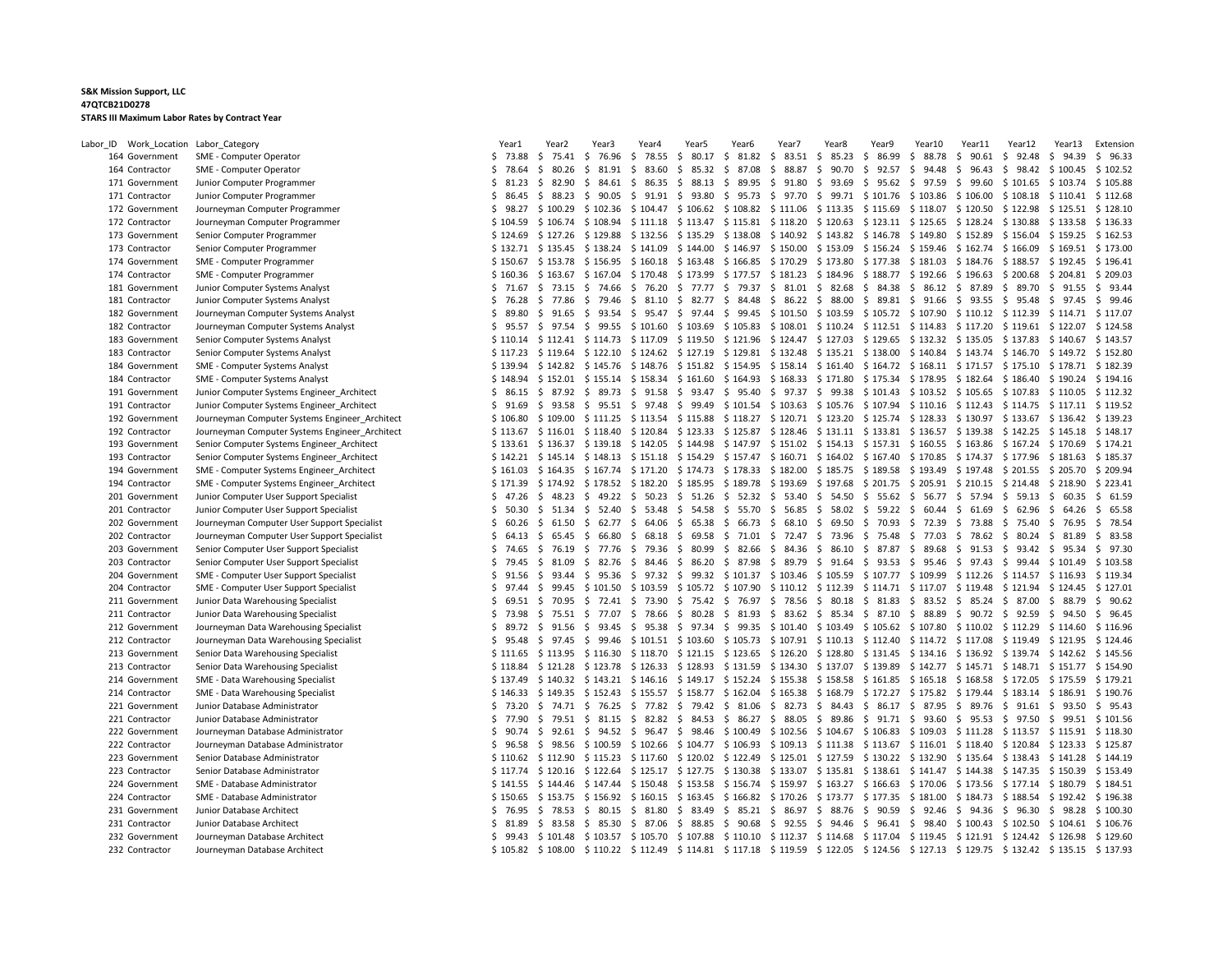| Labor_ID | Work_Location Labor_Category     |                                                              | Year1                | Year2                                           | Year3                   | Year4                              | Year5                        | Year6                                                                                                                   | Year     | Year8                                                                                       | Year9          | Year10                         | Year11      | Year12                                                            | Year13                                                                                                                           | Extension   |
|----------|----------------------------------|--------------------------------------------------------------|----------------------|-------------------------------------------------|-------------------------|------------------------------------|------------------------------|-------------------------------------------------------------------------------------------------------------------------|----------|---------------------------------------------------------------------------------------------|----------------|--------------------------------|-------------|-------------------------------------------------------------------|----------------------------------------------------------------------------------------------------------------------------------|-------------|
|          | 233 Government                   | Senior Database Architect                                    | \$121.58             | $$124.09$ $$126.65$                             |                         | \$129.26                           | \$131.92 \$134.64            |                                                                                                                         |          | $$137.41 \$140.24 \$143.13$                                                                 |                | \$146.08                       |             | $$149.09$ $$152.16$                                               | \$155.29                                                                                                                         | \$158.49    |
|          | 233 Contractor                   | Senior Database Architect                                    | \$129.40             | \$132.07                                        | \$134.79                | \$137.57                           | \$140.40                     |                                                                                                                         |          | $$143.29$ $$146.24$ $$149.25$ $$152.32$ $$155.46$                                           |                |                                |             | $$158.66$ $$161.93$                                               | \$165.27                                                                                                                         | \$168.67    |
|          | 234 Government                   | SME - Database Architect                                     | \$151.54             | \$154.66 \$157.85                               |                         | \$161.10                           |                              | \$164.42 \$167.81 \$171.27 \$174.80 \$178.40 \$182.08                                                                   |          |                                                                                             |                |                                |             | \$185.83 \$189.66                                                 | \$193.57                                                                                                                         | \$197.56    |
|          | 234 Contractor                   | SME - Database Architect                                     | \$161.29             | $$164.61$ $$168.00$                             |                         | \$171.46                           | \$174.99                     | \$178.59                                                                                                                | \$182.27 | $$186.02 \$189.85$                                                                          |                | \$193.76                       |             | \$197.75 \$201.82                                                 | \$205.98                                                                                                                         | \$210.22    |
|          | 241 Government                   | Junior Document Management Specialist                        | 60.50<br>Ś.          | \$61.75                                         | - \$<br>63.02           | \$64.32                            | \$<br>65.64                  | \$ 66.99                                                                                                                | \$68.37  | \$ 69.78 \$ 71.22 \$ 72.69                                                                  |                |                                |             | \$74.19 \$75.72                                                   | \$77.28                                                                                                                          | \$78.87     |
|          | 241 Contractor                   | Junior Document Management Specialist                        | Ś.<br>64.39          | \$                                              | 65.72 \$ 67.07 \$ 68.45 |                                    | \$                           | 69.86 \$71.30 \$72.77 \$74.27 \$75.80                                                                                   |          |                                                                                             |                | \$77.36                        |             | $$78.95$$ \$ 80.58                                                | \$82.24                                                                                                                          | \$83.93     |
|          | 242 Government                   | Journeyman Document Management Specialist                    | Ś.<br>76.98          | 78.57<br>\$                                     | 80.19<br>S.             | \$31.84                            | \$<br>83.53                  | \$85.25\$37.01                                                                                                          |          | 88.80<br>S.                                                                                 | \$90.63        | \$92.50                        | \$          | 94.41 \$ 96.35                                                    | \$98.33                                                                                                                          | \$100.36    |
|          | 242 Contractor                   | Journeyman Document Management Specialist                    | \$.<br>81.93         | \$                                              | 83.62 \$ 85.34 \$ 87.10 |                                    | 88.89<br>\$.                 | \$ 90.72 \$ 92.59                                                                                                       |          | $$94.50 \text{ } $96.45 \text{ } $98.44 \text{ } $100.47 \text{ } $102.54 \text{ } $104.65$ |                |                                |             |                                                                   |                                                                                                                                  | \$106.81    |
|          | 243 Government                   | Senior Document Management Specialist                        | Ś.<br>95.01          | \$                                              |                         | 96.97 \$ 98.97 \$ 101.01 \$ 103.09 |                              | \$105.21 \$107.38                                                                                                       |          | \$109.59 \$111.85                                                                           |                | \$114.15 \$116.50 \$118.90     |             |                                                                   | \$121.35                                                                                                                         | \$123.85    |
|          | 243 Contractor                   | Senior Document Management Specialist                        |                      |                                                 |                         |                                    |                              | \$101.12 \$103.21 \$105.34 \$107.51 \$109.72 \$111.98 \$114.29 \$116.64 \$119.04 \$121.49 \$123.99 \$126.54 \$129.15    |          |                                                                                             |                |                                |             |                                                                   |                                                                                                                                  | \$131.81    |
|          | 244 Government                   | <b>SME - Document Management Specialist</b>                  | \$115.82             |                                                 |                         |                                    |                              | \$118.21 \$120.65 \$123.14 \$125.68 \$128.27 \$130.91 \$133.61 \$136.36 \$139.17 \$142.04 \$144.97 \$147.96             |          |                                                                                             |                |                                |             |                                                                   |                                                                                                                                  | \$151.01    |
|          | 244 Contractor                   | SME - Document Management Specialist                         |                      | $$123.27$ $$125.81$ $$128.40$ $$131.05$         |                         |                                    |                              | $$133.75$ $$136.51$ $$139.32$ $$142.19$ $$145.12$ $$148.11$ $$151.16$ $$154.27$ $$157.45$                               |          |                                                                                             |                |                                |             |                                                                   |                                                                                                                                  | \$160.69    |
|          | 251 Government                   | Junior Geographic Information Systems Technician             | 48.81<br>S.          | \$49.81 \$50.84 \$51.89                         |                         |                                    |                              | \$52.96 \$54.05 \$55.16                                                                                                 |          | \$56.30 \$57.46 \$58.64                                                                     |                |                                |             | \$59.85\$61.08                                                    | \$ 62.34                                                                                                                         | \$63.62     |
|          | 251 Contractor                   | Junior Geographic Information Systems Technician             | \$51.95              |                                                 |                         | $$53.02 \t$ 54.11 \t$ 55.22 \t$$   |                              | 56.36 \$ 57.52 \$ 58.70 \$ 59.91 \$ 61.14 \$ 62.40 \$ 63.69 \$ 65.00                                                    |          |                                                                                             |                |                                |             |                                                                   | \$ 66.34                                                                                                                         | \$67.71     |
|          | 252 Government                   | Journeyman Geographic Information Systems Technician         | Ŝ.<br>61.17          | S.<br>62.43                                     | \$63.72\$65.03          |                                    | \$                           | 66.37 \$ 67.74 \$ 69.14 \$ 70.56 \$ 72.01                                                                               |          |                                                                                             |                | \$73.49                        | \$ 75.00    | \$76.55                                                           | \$78.13                                                                                                                          | \$ 79.74    |
|          | 252 Contractor                   | Journeyman Geographic Information Systems Technician         | S.<br>65.10          | \$<br>66.44 \$                                  |                         |                                    |                              | 67.81 \$ 69.21 \$ 70.64 \$ 72.10 \$ 73.59                                                                               |          | \$75.11\$76.66                                                                              |                | \$78.24 \$                     | 79.85       | \$31.49                                                           | \$ 83.17                                                                                                                         | \$84.88     |
|          | 253 Government                   | Senior Geographic Information Systems Technician             | 78.20<br>S.          | $$79.81$ \$ 81.45 \$ 83.13                      |                         |                                    |                              | \$ 84.84 \$ 86.59 \$ 88.37 \$ 90.19 \$ 92.05 \$ 93.95 \$ 95.89 \$ 97.87                                                 |          |                                                                                             |                |                                |             |                                                                   | \$99.89                                                                                                                          | \$101.95    |
|          | 253 Contractor                   | Senior Geographic Information Systems Technician             | Ŝ.<br>83.23          | 84.94 \$<br>S.                                  | 86.69                   | \$ 88.48                           | \$                           | 90.30 \$ 92.16 \$ 94.06 \$ 96.00 \$ 97.98 \$ 100.00 \$ 102.06 \$ 104.16                                                 |          |                                                                                             |                |                                |             |                                                                   | \$106.31                                                                                                                         | \$108.50    |
|          | 254 Government                   | SME - Geographic Information Systems Technician              | 94.82<br>\$          | \$                                              |                         |                                    |                              | 96.77 \$ 98.76 \$ 100.79 \$ 102.87 \$ 104.99 \$ 107.15 \$ 109.36 \$ 111.61 \$ 113.91 \$ 116.26 \$ 118.65 \$ 121.09      |          |                                                                                             |                |                                |             |                                                                   |                                                                                                                                  | \$123.58    |
|          | 254 Contractor                   | SME - Geographic Information Systems Technician              | \$100.91             | \$102.99                                        | $$105.11 \$107.28$      |                                    |                              | \$109.49 \$111.75 \$114.05                                                                                              |          | $$116.40 \$118.80 \$121.25 \$123.75 \$126.30$                                               |                |                                |             |                                                                   | \$128.90                                                                                                                         | \$131.56    |
|          | 261 Government                   | Junior Geospatial Information Scientist and Technologist     | \$54.76              | 55.89<br>\$                                     | \$57.04\$558.22         |                                    | \$59.42\$60.64               |                                                                                                                         | \$61.89  | $$63.16$$ \$64.46                                                                           |                | \$ 65.79                       |             | \$67.15\$68.53                                                    | \$69.94                                                                                                                          | \$71.38     |
|          | 261 Contractor                   | Junior Geospatial Information Scientist and Technologist     | \$58.28              | -S                                              | 59.48 \$ 60.71 \$ 61.96 |                                    | - \$                         | 63.24 \$ 64.54 \$ 65.87 \$ 67.23 \$ 68.61 \$ 70.02 \$ 71.46 \$ 72.93                                                    |          |                                                                                             |                |                                |             |                                                                   | \$74.43                                                                                                                          | \$75.96     |
|          | 262 Government                   | Journeyman Geospatial Information Scientist and Technologist | \$71.79              | \$<br>73.27                                     | \$<br>74.78             | \$76.32                            | 77.89<br>$\ddot{\mathsf{S}}$ | $$79.49$$ $$81.13$$ $$82.80$                                                                                            |          |                                                                                             | \$84.51        | \$86.25                        | 88.03<br>\$ | \$ 89.84                                                          | \$91.69                                                                                                                          | \$<br>93.58 |
|          | 262 Contractor                   | Journeyman Geospatial Information Scientist and Technologist | Ś.<br>76.41          | \$<br>77.98                                     | 79.59<br>- \$           | \$31.23                            | \$<br>82.90                  | $$84.61$$ \$ 86.35                                                                                                      |          | - \$                                                                                        | 88.13 \$ 89.95 | \$91.80                        | \$93.69     | \$95.62                                                           | \$97.59                                                                                                                          | \$99.60     |
|          | 263 Government                   | Senior Geospatial Information Scientist and Technologist     | \$<br>86.09          | \$ 87.86                                        |                         |                                    |                              | \$ 89.67 \$ 91.52 \$ 93.41 \$ 95.33 \$ 97.29 \$ 99.29 \$ 101.34 \$ 103.43 \$ 105.56 \$ 107.73                           |          |                                                                                             |                |                                |             |                                                                   | \$109.95                                                                                                                         | \$112.21    |
|          | 263 Contractor                   | Senior Geospatial Information Scientist and Technologist     | \$<br>91.63          | S.<br>93.51 \$                                  | 95.44                   | \$97.41                            | - \$                         | 99.42 \$101.47 \$103.56                                                                                                 |          | \$105.69                                                                                    | \$107.87       | \$110.09                       |             | \$112.36 \$114.67                                                 | \$117.03                                                                                                                         | \$119.44    |
|          | 264 Government                   | SME - Geospatial Information Scientist and Technologist      | \$104.94             |                                                 |                         |                                    |                              | \$107.11 \$109.32 \$111.57 \$113.87 \$116.22 \$118.61 \$121.05 \$123.54 \$126.08 \$128.68 \$131.33 \$134.04             |          |                                                                                             |                |                                |             |                                                                   |                                                                                                                                  | \$136.80    |
|          | 264 Contractor                   | SME - Geospatial Information Scientist and Technologist      | \$111.69             |                                                 |                         |                                    |                              | \$113.99 \$116.34 \$118.74 \$121.19 \$123.69 \$126.24 \$128.84 \$131.49 \$134.20 \$136.96 \$139.78                      |          |                                                                                             |                |                                |             |                                                                   | \$142.66                                                                                                                         | \$145.60    |
|          | 271 Government                   | Junior Information Security Analyst                          | \$82.60              | \$<br>84.30                                     | \$86.04\$587.81         |                                    |                              | \$89.62\$31.47\$33.35                                                                                                   |          | \$95.27\$97.23                                                                              |                | $$99.23$$ $$101.27$$ $$103.36$ |             |                                                                   | \$105.49                                                                                                                         | \$107.66    |
|          | 271 Contractor                   | Junior Information Security Analyst                          | \$ 87.91             | \$                                              | 89.72 \$ 91.57 \$ 93.46 |                                    | \$                           | 95.39 \$ 97.36 \$ 99.37 \$ 101.42 \$ 103.51 \$ 105.64 \$ 107.82 \$ 110.04 \$ 112.31                                     |          |                                                                                             |                |                                |             |                                                                   |                                                                                                                                  | \$114.62    |
|          | 272 Government                   | Journeyman Information Security Analyst                      | \$104.32             | $$106.47$ $$108.66$ $$110.90$                   |                         |                                    |                              | \$113.18 \$115.51 \$117.89                                                                                              |          | $$120.32$ $$122.80$ $$125.33$ $$127.91$ $$130.54$ $$133.23$                                 |                |                                |             |                                                                   |                                                                                                                                  | \$135.97    |
|          | 272 Contractor                   | Journeyman Information Security Analyst                      | \$111.03             | $$113.32 \t$115.65$                             |                         | \$118.03                           |                              | \$120.46 \$122.94 \$125.47 \$128.05 \$130.69                                                                            |          |                                                                                             |                |                                |             | \$133.38 \$136.13 \$138.93                                        | \$141.79                                                                                                                         | \$144.71    |
|          | 273 Government                   | Senior Information Security Analyst                          | \$128.89             |                                                 |                         |                                    |                              | $$131.54$ $$134.25$ $$137.02$ $$139.84$ $$142.72$ $$145.66$ $$148.66$ $$151.72$ $$154.85$ $$158.04$ $$161.30$ $$164.62$ |          |                                                                                             |                |                                |             |                                                                   |                                                                                                                                  | \$168.01    |
|          | 273 Contractor                   | Senior Information Security Analyst                          | \$137.18             | \$140.00 \$142.88                               |                         |                                    |                              | \$145.82 \$148.82 \$151.89 \$155.02 \$158.21 \$161.47                                                                   |          |                                                                                             |                | \$164.80                       |             | \$168.19 \$171.65                                                 | \$175.19                                                                                                                         | \$178.80    |
|          | 274 Government                   | SME - Information Security Analyst                           |                      |                                                 |                         |                                    |                              | \$157.11 \$160.35 \$163.65 \$167.02 \$170.46 \$173.97 \$177.55 \$181.21 \$184.94 \$188.75 \$192.64 \$196.61 \$200.66    |          |                                                                                             |                |                                |             |                                                                   |                                                                                                                                  | \$204.79    |
|          | 274 Contractor                   | SME - Information Security Analyst                           |                      |                                                 |                         |                                    |                              | \$167.22 \$170.66 \$174.18 \$177.77 \$181.43 \$185.17 \$188.98 \$192.87 \$196.84 \$200.89 \$205.03 \$209.25 \$213.56    |          |                                                                                             |                |                                |             |                                                                   |                                                                                                                                  | \$217.96    |
|          | 281 Government                   | Junior Information Technology Project Manager                | \$80.86              | \$ 82.53 \$ 84.23 \$ 85.97                      |                         |                                    | $\mathsf{S}$                 | 87.74 \$ 89.55 \$ 91.39                                                                                                 |          | \$93.27\$595.19                                                                             |                | \$ 97.15 \$ 99.15 \$ 101.19    |             |                                                                   | \$103.27                                                                                                                         | \$105.40    |
|          | 281 Contractor                   | Junior Information Technology Project Manager                | \$86.06              | \$                                              | 87.83 \$ 89.64 \$ 91.49 |                                    | \$                           | 93.37 \$ 95.29 \$ 97.25 \$ 99.25 \$ 101.29 \$ 103.38 \$ 105.51 \$ 107.68                                                |          |                                                                                             |                |                                |             |                                                                   | \$109.90                                                                                                                         | \$112.16    |
|          | 282 Government                   | Journeyman Information Technology Project Manager            | \$100.31             | $$102.37$ $$104.48$ $$106.63$                   |                         |                                    |                              | $$108.83$ $$111.07$ $$113.36$ $$115.70$ $$118.08$ $$120.51$ $$122.99$ $$125.52$ $$128.11$                               |          |                                                                                             |                |                                |             |                                                                   |                                                                                                                                  | \$130.75    |
|          | 282 Contractor                   | Journeyman Information Technology Project Manager            | \$106.76             | $$108.96$ $$111.20$ $$113.49$                   |                         |                                    |                              | $$115.83$ $$118.22$ $$120.66$ $$123.15$ $$125.69$                                                                       |          |                                                                                             |                |                                |             | $$128.28 \text{ } $130.92 \text{ } $133.62 \text{ } $136.37$      |                                                                                                                                  | \$139.18    |
|          | 283 Government                   | Senior Information Technology Project Manager                | \$127.02             | $$129.64$ $$132.31$ $$135.04$                   |                         |                                    |                              | $$137.82$ $$140.66$ $$143.56$ $$146.52$ $$149.54$ $$152.62$ $$155.76$ $$158.97$ $$162.24$                               |          |                                                                                             |                |                                |             |                                                                   |                                                                                                                                  | \$165.58    |
|          | 283 Contractor                   | Senior Information Technology Project Manager                | \$135.19             | \$137.98 \$140.82                               |                         | \$143.72                           | \$146.68                     | \$149.70                                                                                                                | \$152.78 | $$155.93 \t$ 159.14 \t$ 162.42 \t$ 165.77 \t$ 169.18$                                       |                |                                |             |                                                                   | \$172.67                                                                                                                         | \$176.23    |
|          | 284 Government                   | SME - Information Technology Project Manager                 | \$156.38             | $$159.60$ $$162.89$                             |                         | \$166.25                           | $$169.67$ $$173.17$          |                                                                                                                         |          | \$176.74 \$180.38 \$184.10 \$187.89                                                         |                |                                |             | \$191.76 \$195.71 \$199.74                                        |                                                                                                                                  | \$203.85    |
|          | 284 Contractor                   | SME - Information Technology Project Manager                 | \$166.44             | \$169.87 \$173.37 \$176.94                      |                         |                                    |                              | \$180.58 \$184.30 \$188.10 \$191.97 \$195.92 \$199.96 \$204.08 \$208.28                                                 |          |                                                                                             |                |                                |             |                                                                   | \$212.57                                                                                                                         | \$216.95    |
|          | 291 Government                   | Junior Management Analyst                                    | \$86.64              | -S                                              | 88.42 \$ 90.24          | \$92.10                            | S.<br>94.00                  | \$95.94                                                                                                                 | \$97.92  | \$99.94 \$102.00                                                                            |                | \$104.10                       |             | \$106.24 \$108.43                                                 | \$110.66                                                                                                                         | \$112.94    |
|          | 291 Contractor                   | Junior Management Analyst                                    | \$92.21              | $$94.11 \$96.05$                                |                         | \$98.03                            |                              | $$100.05$ $$102.11$ $$104.21$ $$106.36$ $$108.55$                                                                       |          |                                                                                             |                | \$110.79 \$113.07 \$115.40     |             |                                                                   | \$117.78                                                                                                                         | \$120.21    |
|          | 292 Government                   | Journeyman Management Analyst                                | \$108.59             | $$110.82 \$113.10 \$115.43$                     |                         |                                    |                              | $$117.81$ $$120.24$ $$122.72$ $$125.25$ $$127.83$                                                                       |          |                                                                                             |                | $$130.46$ $$133.15$ $$135.89$  |             |                                                                   | \$138.69                                                                                                                         | \$141.55    |
|          | 292 Contractor                   | Journeyman Management Analyst                                | \$115.57             | \$117.95 \$120.38 \$122.86                      |                         |                                    |                              | $$125.39$ $$127.97$ $$130.61$ $$133.30$ $$136.05$                                                                       |          |                                                                                             |                |                                |             | \$138.85 \$141.71 \$144.63                                        | \$147.61                                                                                                                         | \$150.65    |
|          |                                  |                                                              |                      |                                                 |                         |                                    |                              |                                                                                                                         |          | $$154.62 \$157.81$                                                                          |                |                                |             |                                                                   |                                                                                                                                  | \$174.76    |
|          | 293 Government<br>293 Contractor | Senior Management Analyst<br>Senior Management Analyst       | \$134.04<br>\$142.66 | \$136.80 \$139.62 \$142.50<br>\$145.60 \$148.60 |                         | \$151.66                           | \$145.44 \$148.44            | \$154.78 \$157.97 \$161.22 \$164.54 \$167.93                                                                            | \$151.50 |                                                                                             |                | \$171.39                       |             | \$161.06 \$164.38 \$167.77 \$171.23<br>\$174.92 \$178.52 \$182.20 |                                                                                                                                  | \$185.95    |
|          | 294 Government                   | SME - Management Analyst                                     | \$166.67             | \$170.10 \$173.60                               |                         | \$177.18                           |                              | $$180.83$ $$184.56$ $$188.36$ $$192.24$ $$196.20$ $$200.24$ $$204.36$ $$208.57$ $$212.87$                               |          |                                                                                             |                |                                |             |                                                                   |                                                                                                                                  | \$217.26    |
|          | 294 Contractor                   | SME - Management Analyst                                     | \$177.38             |                                                 |                         |                                    |                              | \$181.04 \$184.77 \$188.58 \$192.46 \$196.42 \$200.47 \$204.60 \$208.81 \$213.11 \$217.50 \$221.98 \$226.55             |          |                                                                                             |                |                                |             |                                                                   |                                                                                                                                  | \$231.22    |
|          | 301 Government                   | Junior Network and Computer Systems Administrator            | \$76.45              |                                                 |                         |                                    |                              | \$ 78.03 \$ 79.64 \$ 81.28 \$ 82.95 \$ 84.66 \$ 86.40 \$ 88.18 \$ 90.00 \$ 91.85 \$ 93.74 \$ 95.67 \$ 97.64             |          |                                                                                             |                |                                |             |                                                                   |                                                                                                                                  | \$99.65     |
|          | 301 Contractor                   | Junior Network and Computer Systems Administrator            |                      |                                                 |                         |                                    |                              |                                                                                                                         |          |                                                                                             |                |                                |             |                                                                   | \$ 81.37 \$ 83.04 \$ 84.75 \$ 86.50 \$ 88.28 \$ 90.10 \$ 91.96 \$ 93.85 \$ 95.78 \$ 97.75 \$ 99.76 \$ 101.82 \$ 103.92 \$ 106.06 |             |
|          |                                  |                                                              |                      |                                                 |                         |                                    |                              |                                                                                                                         |          |                                                                                             |                |                                |             |                                                                   |                                                                                                                                  |             |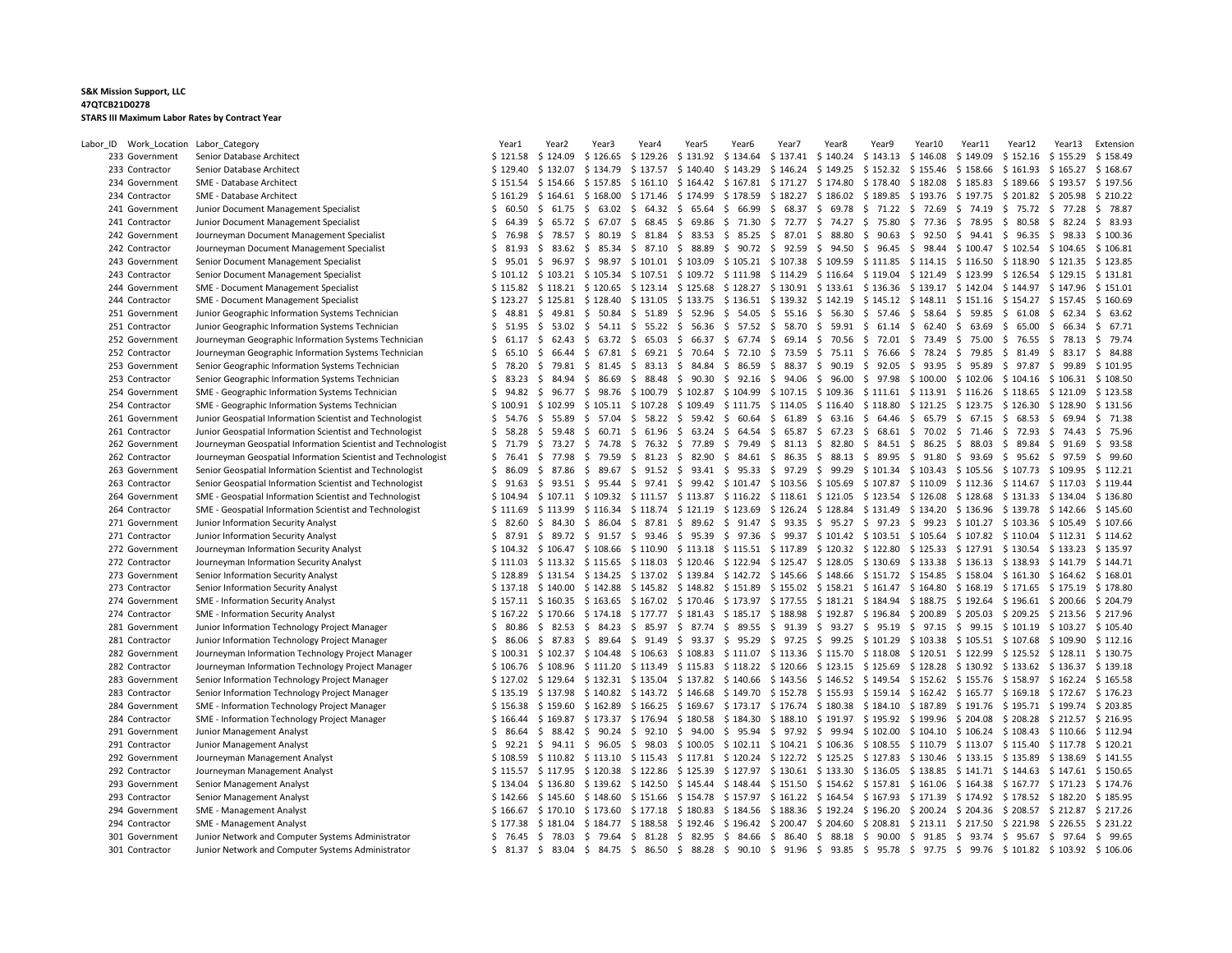| Labor_ID | Work_Location Labor_Category     |                                                                                                                                  | Year1                  | Year <sub>2</sub>                  | Year3                 | Year4                     | Year                                              | Year6                                                                                                                                     | Year7      | Year8                           | Year9                                                                 | Year10                                  | Year11         | Year12                                  | Year13                              | Extension |
|----------|----------------------------------|----------------------------------------------------------------------------------------------------------------------------------|------------------------|------------------------------------|-----------------------|---------------------------|---------------------------------------------------|-------------------------------------------------------------------------------------------------------------------------------------------|------------|---------------------------------|-----------------------------------------------------------------------|-----------------------------------------|----------------|-----------------------------------------|-------------------------------------|-----------|
|          | 302 Government                   | Journeyman Network and Computer Systems Administrator                                                                            | \$100.88               | $$102.96$ $$105.08$                |                       | \$107.24                  | $$109.45$ $$111.70$                               |                                                                                                                                           | \$114.00   | $$116.35 \t$118.75$             |                                                                       | \$121.20                                |                | $$123.70 \$126.25$                      | \$128.85                            | \$131.50  |
|          | 302 Contractor                   | Journeyman Network and Computer Systems Administrator                                                                            | \$107.37               | $$109.58$ $$111.84$                |                       | \$114.14                  | $$116.49$ $$118.89$                               |                                                                                                                                           |            | $$121.34$ $$123.84$ $$126.39$   |                                                                       | \$128.99                                |                | $$131.65$ $$134.36$                     | \$137.13                            | \$139.95  |
|          | 303 Government                   | Senior Network and Computer Systems Administrator                                                                                | \$119.05               | $$121.51$ $$124.01$ $$126.56$      |                       |                           | \$129.17 \$131.83                                 |                                                                                                                                           |            | $$134.55$ $$137.32$ $$140.15$   |                                                                       | \$143.04                                |                | \$145.99 \$149.00                       | \$152.07                            | \$155.20  |
|          | 303 Contractor                   | Senior Network and Computer Systems Administrator                                                                                | \$126.71               | $$129.32$ $$131.98$                |                       | \$134.70                  | $$137.47$ $$140.30$                               |                                                                                                                                           |            | $$143.19 \t$ 146.14 \t$ 149.15$ |                                                                       | $$152.22 \t$155.36 \t$158.56$           |                |                                         | \$161.83                            | \$165.16  |
|          | 304 Government                   | SME - Network and Computer Systems Administrator                                                                                 | \$144.91               | \$147.89 \$150.94                  |                       | \$154.05                  | $$157.22 \t$160.46$                               |                                                                                                                                           |            | $$163.77$ $$167.14$ $$170.58$   |                                                                       |                                         |                | \$174.09 \$177.68 \$181.34 \$185.08     |                                     | \$188.89  |
|          | 304 Contractor                   | SME - Network and Computer Systems Administrator                                                                                 | \$154.23               | $$157.40 \$160.64 \$163.95$        |                       |                           | \$167.33 \$170.78                                 |                                                                                                                                           |            | \$174.30 \$177.89 \$181.55      |                                                                       | $$185.29$ $$189.11$ $$193.01$ $$196.99$ |                |                                         |                                     | \$201.05  |
|          | 311 Government                   | Junior Software Developer Applications                                                                                           | S.<br>84.74            | \$<br>86.48                        | \$ 88.26              | \$90.08                   | \$<br>91.94                                       | \$93.83                                                                                                                                   | \$95.76    | \$97.73                         | \$99.74                                                               | \$101.79                                |                | $$103.89$ $$106.03$                     | \$108.21                            | \$110.44  |
|          | 311 Contractor                   | Junior Software Developer Applications                                                                                           | \$.<br>90.19           | \$                                 | 92.05 \$ 93.95        | \$95.89                   | \$97.87\$99.89                                    |                                                                                                                                           | \$101.95   | $$104.05$ \$106.19              |                                                                       | $$108.38 \t$110.61 \t$112.89$           |                |                                         | \$115.22                            | \$117.59  |
|          | 312 Government                   | Journeyman Software Developer Applications                                                                                       | \$109.40               | $$111.65 \t$113.95 \t$116.30$      |                       |                           |                                                   | \$118.70 \$121.15 \$123.65                                                                                                                |            | \$126.20                        | \$128.80                                                              |                                         |                | \$131.45 \$134.16 \$136.92 \$139.74     |                                     | \$142.62  |
|          | 312 Contractor                   | Journeyman Software Developer Applications                                                                                       | \$116.44               | $$118.83$ $$121.28$ $$123.78$      |                       |                           |                                                   | $$126.33 \t$ 128.93 \t$ 131.59 \t$ 134.30 \t$ 137.07$                                                                                     |            |                                 |                                                                       | \$139.89                                |                |                                         | \$142.77 \$145.71 \$148.71 \$151.77 |           |
|          | 313 Government                   | Senior Software Developer Applications                                                                                           | \$133.79               | $$136.55 \t$139.36 \t$142.23$      |                       |                           |                                                   | $$145.16$ $$148.15$ $$151.20$ $$154.31$ $$157.49$                                                                                         |            |                                 |                                                                       | \$160.73 \$164.04 \$167.42 \$170.87     |                |                                         |                                     | \$174.39  |
|          | 313 Contractor                   | Senior Software Developer Applications                                                                                           | \$142.40               |                                    |                       |                           |                                                   | $$145.33$ $$148.32$ $$151.38$ $$154.50$ $$157.68$ $$160.93$ $$164.25$ $$167.63$                                                           |            |                                 |                                                                       |                                         |                |                                         | \$171.08 \$174.60 \$178.20 \$181.87 | \$185.62  |
|          | 314 Government                   | SME - Software Developer Applications                                                                                            | \$166.36               | \$169.78 \$173.28                  |                       | \$176.85                  |                                                   | \$180.49 \$184.21 \$188.00 \$191.87 \$195.82 \$199.85 \$203.97 \$208.17 \$212.46                                                          |            |                                 |                                                                       |                                         |                |                                         |                                     | \$216.84  |
|          | 314 Contractor                   | SME - Software Developer Applications                                                                                            | \$177.06               |                                    |                       |                           |                                                   | $$180.70$ $$184.42$ $$188.22$ $$192.10$ $$196.06$ $$200.10$ $$204.22$ $$208.43$                                                           |            |                                 |                                                                       |                                         |                |                                         | \$212.72 \$217.10 \$221.57 \$226.13 | \$230.79  |
|          | 321 Government                   | Junior Software Developer Systems Software                                                                                       | \$85.43                | 87.19<br>S.                        | \$ 88.99              | \$90.82                   | \$<br>92.69                                       | \$94.60                                                                                                                                   | \$96.55    | \$                              | 98.54 \$ 100.57                                                       | \$102.64                                |                | $$104.75 \t$106.91 \t$109.11$           |                                     | \$111.36  |
|          | 321 Contractor                   | Junior Software Developer Systems Software                                                                                       | S.<br>90.93            | \$                                 |                       | 92.80 \$ 94.71 \$ 96.66   | \$                                                | 98.65 \$100.68                                                                                                                            |            | \$102.75 \$104.87 \$107.03      |                                                                       | \$109.23 \$111.48 \$113.78              |                |                                         | \$116.12                            | \$118.51  |
|          | 322 Government                   | Journeyman Software Developer_Systems Software                                                                                   | \$110.25               |                                    |                       |                           |                                                   | \$112.52 \$114.84 \$117.21 \$119.62 \$122.08 \$124.59 \$127.16 \$129.78 \$132.45 \$135.18 \$137.96 \$140.80                               |            |                                 |                                                                       |                                         |                |                                         |                                     | \$143.70  |
|          | 322 Contractor                   | Journeyman Software Developer Systems Software                                                                                   | \$117.34               | \$119.76 \$122.23 \$124.75         |                       |                           |                                                   | \$127.32 \$129.94 \$132.62 \$135.35 \$138.14                                                                                              |            |                                 |                                                                       | \$140.99                                |                | \$143.89 \$146.85                       | \$149.88                            | \$152.97  |
|          | 323 Government                   | Senior Software Developer_Systems Software                                                                                       | \$137.85               | $$140.69$ $$143.59$                |                       |                           |                                                   | $$146.55 \t$149.57 \t$152.65 \t$155.79 \t$159.00$                                                                                         |            |                                 | $$162.28$ $$165.62$ $$169.03$ $$172.51$ $$176.06$                     |                                         |                |                                         |                                     | \$179.69  |
|          | 323 Contractor                   | Senior Software Developer Systems Software                                                                                       | \$146.72               |                                    |                       |                           |                                                   | \$149.74 \$152.82 \$155.97 \$159.18 \$162.46 \$165.81 \$169.23 \$172.72 \$176.28 \$179.91 \$183.62 \$187.40                               |            |                                 |                                                                       |                                         |                |                                         |                                     | \$191.26  |
|          | 324 Government                   | SME - Software Developer_Systems Software                                                                                        |                        | $$165.51$ $$168.92$ $$172.40$      |                       | \$175.95                  |                                                   | \$179.57 \$183.27 \$187.05                                                                                                                |            | $$190.90$$ $$194.83$            |                                                                       |                                         |                | $$198.84$ $$202.94$ $$207.12$ $$211.39$ |                                     | \$215.74  |
|          | 324 Contractor                   | SME - Software Developer Systems Software                                                                                        | \$176.15               |                                    |                       |                           |                                                   | \$179.78 \$183.48 \$187.26 \$191.12 \$195.06 \$199.08 \$203.18 \$207.37 \$211.64 \$216.00 \$220.45 \$224.99                               |            |                                 |                                                                       |                                         |                |                                         |                                     | \$229.62  |
|          | 331 Government                   | Junior Software Quality Assurance Engineer and Tester                                                                            | \$<br>56.79            | 57.96<br>\$                        | \$<br>59.15           | \$60.37                   | \$                                                | $61.61 \div 62.88$                                                                                                                        | \$64.18    | \$65.50                         | \$66.85                                                               | \$68.23                                 | \$69.64        | \$71.07                                 | \$72.53                             | \$74.02   |
|          | 331 Contractor                   | Junior Software Quality Assurance Engineer and Tester                                                                            | Ŝ.<br>60.44            | \$<br>61.68                        | - \$<br>62.95         | \$64.25                   | S.                                                | 65.57 \$ 66.92                                                                                                                            | \$68.30    | - \$                            | 69.71 \$ 71.15                                                        | $$72.62$$ $$74.12$$ $$75.65$            |                |                                         | \$77.21                             | \$78.80   |
|          | 332 Government                   | Journeyman Software Quality Assurance Engineer and Tester                                                                        | \$<br>69.76            |                                    |                       |                           |                                                   | $$71.19$ $$72.66$ $$74.16$ $$75.69$ $$77.25$ $$78.84$ $$80.46$ $$82.12$ $$83.81$ $$85.54$ $$87.30$                                        |            |                                 |                                                                       |                                         |                |                                         | \$89.10                             | \$90.94   |
|          | 332 Contractor                   | Journeyman Software Quality Assurance Engineer and Tester                                                                        | S.<br>74.24            | 75.77<br>S.                        | S.<br>77.33           | \$78.92                   | 80.55<br>S.                                       | \$82.21                                                                                                                                   | \$ 83.90   | 85.63<br>- \$                   | \$ 87.39                                                              | \$89.19                                 | \$91.03        | \$92.91                                 | \$94.82                             | \$96.77   |
|          | 333 Government                   | Senior Software Quality Assurance Engineer and Tester                                                                            | \$<br>87.09            | \$<br>88.88                        |                       | $$90.71$$ $$92.58$        |                                                   | $$94.49$ $$96.44$ $$98.43$ $$100.46$ $$102.53$ $$104.64$ $$106.80$ $$109.00$                                                              |            |                                 |                                                                       |                                         |                |                                         | \$111.25                            | \$113.54  |
|          | 333 Contractor                   | Senior Software Quality Assurance Engineer and Tester                                                                            | Ŝ.<br>92.69            | \$<br>94.60                        | \$96.55               | \$98.54                   |                                                   | $$100.57$ $$102.64$ $$104.75$ $$106.91$ $$109.11$ $$111.36$ $$113.65$ $$115.99$ $$118.38$                                                 |            |                                 |                                                                       |                                         |                |                                         |                                     | \$120.82  |
|          | 334 Government                   | SME - Software Quality Assurance Engineer and Tester                                                                             | \$107.52               | \$109.74 \$112.00                  |                       |                           |                                                   | $$114.31$ $$116.66$ $$119.06$ $$121.51$ $$124.01$ $$126.56$ $$129.17$ $$131.83$ $$134.55$ $$137.32$                                       |            |                                 |                                                                       |                                         |                |                                         |                                     | \$140.15  |
|          | 334 Contractor                   | SME - Software Quality Assurance Engineer and Tester                                                                             | \$114.44               | \$116.79 \$119.20                  |                       |                           |                                                   | $$121.66$ $$124.17$ $$126.73$ $$129.34$ $$132.00$ $$134.72$ $$137.50$                                                                     |            |                                 |                                                                       |                                         |                | \$140.33 \$143.22 \$146.17              |                                     | \$149.18  |
|          | 341 Government                   | Junior Technical Writer                                                                                                          | \$<br>64.76            | \$                                 | 66.09 \$ 67.45        | \$68.84                   |                                                   | $$70.26$$ $$71.71$$ $$73.19$                                                                                                              |            | \$74.70                         | \$76.24                                                               | \$77.81                                 |                | \$79.41\$30.05                          | \$82.72                             | \$84.42   |
|          | 341 Contractor                   | Junior Technical Writer                                                                                                          | Ŝ<br>68.92             | S.                                 | 70.34 \$ 71.79        | \$73.27                   | \$74.78                                           | \$76.32 \$77.89                                                                                                                           |            | \$<br>79.49                     | \$31.13                                                               | \$ 82.80                                |                | $$84.51 \$86.25$                        | \$ 88.03                            | \$89.84   |
|          | 342 Government                   | Journeyman Technical Writer                                                                                                      | Ŝ.<br>77.65            | \$                                 | 79.25 \$ 80.88        | \$82.55                   |                                                   | $$84.25$ $$85.99$ $$87.76$ $$89.57$ $$91.42$ $$93.30$ $$95.22$ $$97.18$                                                                   |            |                                 |                                                                       |                                         |                |                                         | \$99.18                             | \$101.22  |
|          | 342 Contractor                   | Journeyman Technical Writer                                                                                                      | \$<br>82.65            | \$                                 | 84.35 \$ 86.09        | \$ 87.86                  | \$                                                | 89.67 \$ 91.52 \$ 93.41 \$ 95.33 \$ 97.29                                                                                                 |            |                                 |                                                                       | \$99.29 \$101.34 \$103.43 \$105.56      |                |                                         |                                     | \$107.73  |
|          | 343 Government                   | Senior Technical Writer                                                                                                          | \$<br>99.46            | \$101.51 \$103.60                  |                       |                           |                                                   | $$105.73$ $$107.91$ $$110.13$ $$112.40$ $$114.72$ $$117.08$ $$119.49$ $$121.95$ $$124.46$ $$127.02$                                       |            |                                 |                                                                       |                                         |                |                                         |                                     | \$129.64  |
|          | 343 Contractor                   | Senior Technical Writer                                                                                                          | \$105.86               |                                    |                       |                           |                                                   | \$108.04 \$110.27 \$112.54 \$114.86 \$117.23 \$119.64 \$122.10 \$124.62 \$127.19 \$129.81 \$132.48 \$135.21 \$138.00                      |            |                                 |                                                                       |                                         |                |                                         |                                     |           |
|          | 344 Government                   | SME - Technical Writer                                                                                                           | \$120.06               |                                    |                       |                           |                                                   | \$122.53 \$125.05 \$127.63 \$130.26 \$132.94 \$135.68 \$138.48 \$141.33 \$144.24 \$147.21 \$150.24 \$153.33                               |            |                                 |                                                                       |                                         |                |                                         |                                     | \$156.49  |
|          | 344 Contractor                   | SME - Technical Writer                                                                                                           | \$127.78               | $$130.41$ $$133.10$                |                       | \$135.84                  |                                                   | $$138.64$ $$141.50$ $$144.41$ $$147.38$ $$150.42$ $$153.52$ $$156.68$ $$159.91$ $$163.20$                                                 |            |                                 |                                                                       |                                         |                |                                         |                                     | \$166.56  |
|          | 351 Government                   | Junior Telecommunications Engineering Specialist                                                                                 | \$73.58                | $$75.09$$ $$76.64$$ $$78.22$       |                       |                           |                                                   | $$79.83$$ $$81.47$$ $$83.15$$ $$84.86$                                                                                                    |            |                                 | \$86.61\$38.39                                                        |                                         |                | \$ 90.21 \$ 92.07 \$ 93.97              |                                     | \$95.91   |
|          | 351 Contractor                   | Junior Telecommunications Engineering Specialist                                                                                 | Ŝ.<br>78.31            | \$                                 |                       | 79.92 \$ 81.57 \$ 83.25   |                                                   | \$ 84.96 \$ 86.71 \$ 88.50 \$ 90.32 \$ 92.18                                                                                              |            |                                 |                                                                       | \$ 94.08 \$ 96.02 \$ 98.00              |                |                                         | \$100.02                            | \$102.08  |
|          | 352 Government                   | Journeyman Telecommunications Engineering Specialist                                                                             | \$<br>92.19            | \$                                 |                       |                           |                                                   | 94.09 \$ 96.03 \$ 98.01 \$ 100.03 \$ 102.09 \$ 104.19 \$ 106.34 \$ 108.53 \$ 110.77 \$ 113.05 \$ 115.38 \$ 117.76                         |            |                                 |                                                                       |                                         |                |                                         |                                     | \$120.19  |
|          | 352 Contractor                   | Journeyman Telecommunications Engineering Specialist                                                                             | S.<br>98.11            | $$100.14 \$102.20$                 |                       | \$104.31                  | \$106.46 \$108.65                                 |                                                                                                                                           |            |                                 | $$110.89$ $$113.17$ $$115.50$ $$117.88$                               |                                         |                | \$120.31 \$122.79                       | \$125.32                            | \$127.90  |
|          | 353 Government                   | Senior Telecommunications Engineering Specialist                                                                                 | \$113.95               | $$116.29$ $$118.69$                |                       | \$121.14                  | $$123.64$ $$126.19$                               |                                                                                                                                           |            | $$128.79$ $$131.44$ $$134.15$   |                                                                       | $$136.91$ $$139.73$ $$142.61$ $$145.55$ |                |                                         |                                     | \$148.55  |
|          | 353 Contractor                   | Senior Telecommunications Engineering Specialist                                                                                 | \$121.27               |                                    |                       |                           |                                                   | \$123.77 \$126.32 \$128.92 \$131.58 \$134.29 \$137.06 \$139.88 \$142.76 \$145.70 \$148.70 \$151.76 \$154.89                               |            |                                 |                                                                       |                                         |                |                                         |                                     | \$158.08  |
|          | 354 Government                   | SME - Telecommunications Engineering Specialist                                                                                  | \$140.33               | \$143.22 \$146.17                  |                       | \$149.18                  | \$152.25 \$155.39                                 |                                                                                                                                           | \$158.59   | \$161.86 \$165.19               |                                                                       | \$168.59                                |                | \$172.06 \$175.60                       | \$179.22                            | \$182.91  |
|          | 354 Contractor                   | SME - Telecommunications Engineering Specialist                                                                                  | \$149.35               |                                    |                       |                           | $$152.43$ $$155.57$ $$158.77$ $$162.04$ $$165.38$ |                                                                                                                                           |            |                                 | $$168.79$ $$172.27$ $$175.82$ $$179.44$ $$183.14$ $$186.91$ $$190.76$ |                                         |                |                                         |                                     | \$194.69  |
|          | 361 Government                   | Junior Telecommunications Equipment Installer and Repairer                                                                       | \$49.03                | \$<br>50.04                        |                       | $$51.07 \text{ } $52.12$$ | \$53.19\$54.29                                    |                                                                                                                                           |            |                                 | $$5.41$ $$56.55$ $$57.71$ $$58.90$                                    |                                         |                | $$60.11 \$61.35$                        | \$ 62.61                            | \$63.90   |
|          | 361 Contractor                   | Junior Telecommunications Equipment Installer and Repairer                                                                       | \$52.18                | \$<br>53.26                        | \$                    | 54.36 \$ 55.48            | \$                                                | 56.62 \$ 57.79 \$ 58.98                                                                                                                   |            | - \$<br>60.19                   | \$61.43                                                               | \$ 62.70                                | \$<br>63.99 \$ |                                         | 65.31 \$ 66.66                      | \$68.03   |
|          |                                  |                                                                                                                                  |                        | 60.85                              | 62.10                 | \$63.38                   | 64.69                                             | \$66.02                                                                                                                                   | \$ 67.38   |                                 | 68.77 \$ 70.19                                                        |                                         | \$73.12\$      |                                         |                                     | \$77.74   |
|          | 362 Government<br>362 Contractor | Journeyman Telecommunications Equipment Installer and Repairer<br>Journeyman Telecommunications Equipment Installer and Repairer | \$59.62<br>Ŝ.<br>63.45 | S.<br>$\ddot{\mathsf{S}}$<br>64.76 | - \$<br>- \$<br>66.09 | \$67.45                   | -S<br>\$                                          | 68.84 \$ 70.26                                                                                                                            | \$71.71 \$ | - \$<br>73.19                   | \$ 74.70                                                              | \$71.64<br>\$76.24                      | \$<br>77.81    | 74.63<br>\$<br>79.41                    | \$76.17<br>\$31.05                  | \$82.72   |
|          | 363 Government                   | Senior Telecommunications Equipment Installer and Repairer                                                                       | \$.<br>74.14           | S.                                 |                       | 75.67 \$ 77.23 \$ 78.82   |                                                   | $$80.44$ $$82.10$ $$83.79$ $$85.52$ $$87.28$                                                                                              |            |                                 |                                                                       | \$ 89.08                                |                | $$90.92$$ $$92.79$                      | \$94.70                             | \$96.65   |
|          | 363 Contractor                   | Senior Telecommunications Equipment Installer and Repairer                                                                       | Ŝ.<br>78.91            | S.                                 |                       |                           |                                                   | 80.53 \$ 82.19 \$ 83.88 \$ 85.61 \$ 87.37 \$ 89.17 \$ 91.01 \$ 92.88 \$ 94.79 \$ 96.74 \$ 98.73 \$100.76                                  |            |                                 |                                                                       |                                         |                |                                         |                                     | \$102.84  |
|          | 364 Government                   | SME - Telecommunications Equipment Installer and Repairer                                                                        | S.<br>91.75            |                                    |                       |                           |                                                   | \$ 93.64 \$ 95.57 \$ 97.54 \$ 99.55 \$ 101.60 \$ 103.69 \$ 105.83 \$ 108.01 \$ 110.24 \$ 112.51 \$ 114.83 \$ 117.20                       |            |                                 |                                                                       |                                         |                |                                         |                                     | \$119.61  |
|          | 364 Contractor                   | SME - Telecommunications Equipment Installer and Repairer                                                                        |                        |                                    |                       |                           |                                                   | \$ 97.65 \$ 99.66 \$ 101.71 \$ 103.81 \$ 105.95 \$ 108.13 \$ 110.36 \$ 112.63 \$ 114.95 \$ 117.32 \$ 119.74 \$ 122.21 \$ 124.73 \$ 127.30 |            |                                 |                                                                       |                                         |                |                                         |                                     |           |
|          |                                  |                                                                                                                                  |                        |                                    |                       |                           |                                                   |                                                                                                                                           |            |                                 |                                                                       |                                         |                |                                         |                                     |           |